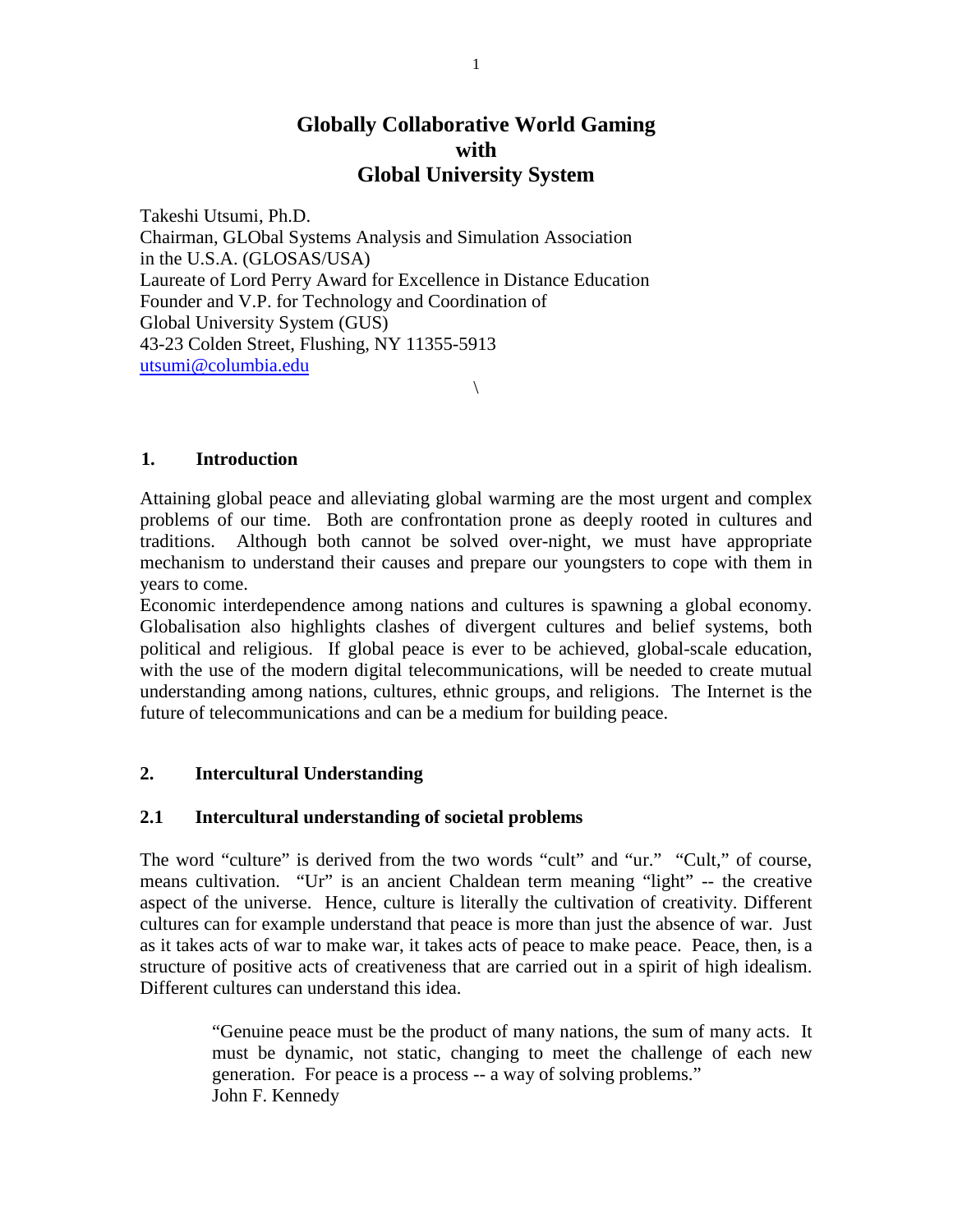"Peace is a never-ending process, the work of many decisions by many people in many countries. It is an attitude, a way of life, a way of solving problems and resolving conflicts... It requires us to work and live together." Oscar Arias Sanchez; Nobel acceptance speech, 1987

| <b>Eastern Culture</b>  | <b>Western Culture</b>     |  |
|-------------------------|----------------------------|--|
| Polytheism              | Monotheism                 |  |
| Truth, Goodness, Beauty | Justice, Equality, Freedom |  |
| • Japan: Champion       | • USA: Champion            |  |
| $\bullet$ Random        | • Logical                  |  |
| • Intuitive             | • Sequential               |  |
| • Subjective            | • Objective                |  |
| • Looks at wholes       | • Looks at parts           |  |
| • Holistic              | • Rational                 |  |
| • Synthesis             | • Analytical               |  |
| • Art and Literature    | • Scientific               |  |
| • Emotional thinking    | • Critical thinking        |  |

# **2.2 Comparison of Eastern and Western Cultures**

#### **Table 1**

One culture cannot and should not dominate the other; there should be close dialogues between them. In transcending those different cultures of East and West and North and South Global University System (GUS) is adopting philosophies and principles that emphasize trans-cultural and moral values rather than ideologies. The priority is in academic freedom and quality in education. One does believe in rationality and the universal value of science and education.

# **2.3 Hierarchy of Civilization, Culture and Religion:**

To understand culture, one has to understand the interrelation of civilization, culture and religion. The hierarchy of between those different areas may be depicted as follows (Figure 1);



**Figure 1**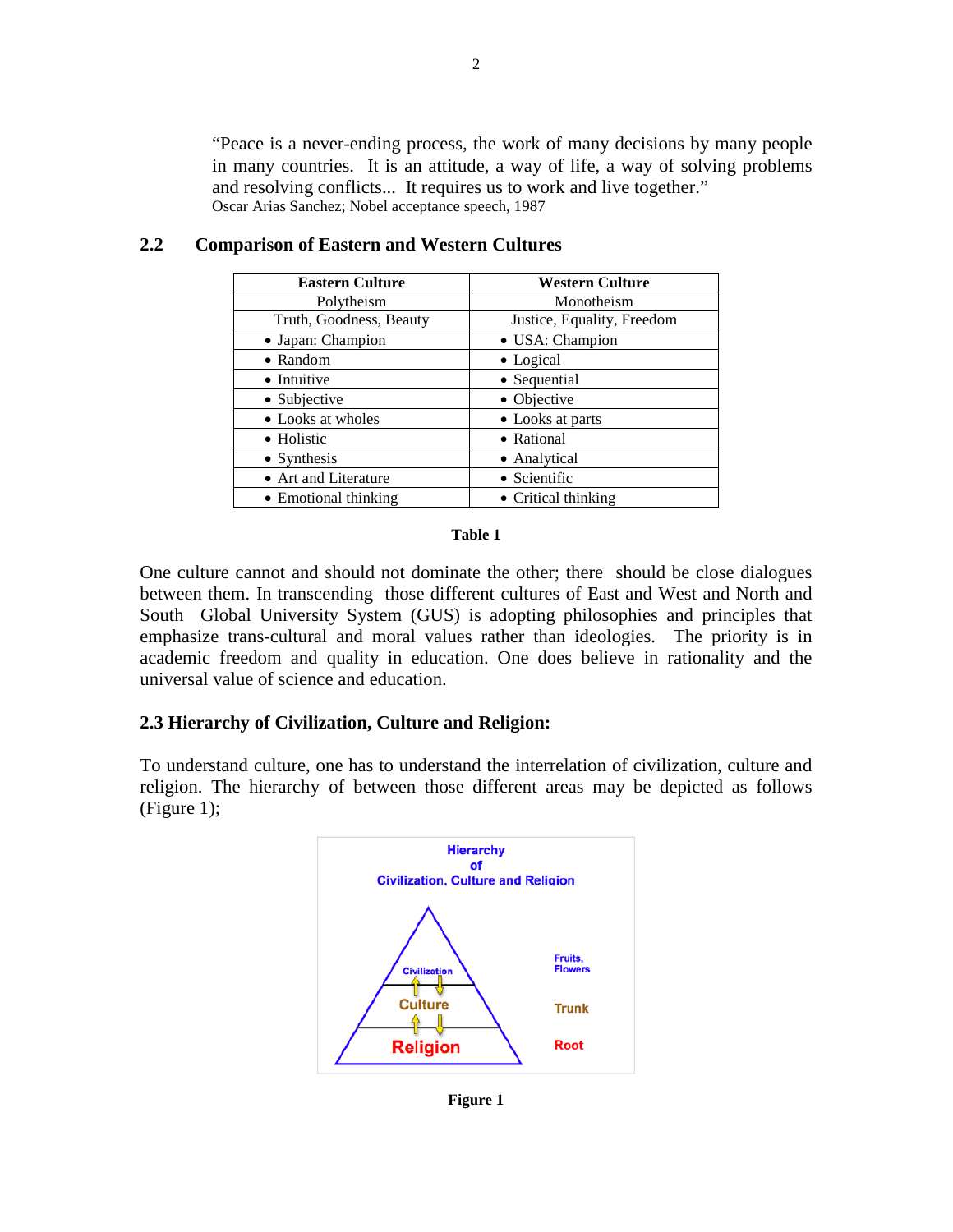Religion may correspond to the root of a tree, culture to the trunk and civilization to its flowers and fruits. Japan could be a cherry tree, China a peach, and America an apple. We need a cross pollination for jointly creating a new global culture and civilization of a global society in the knowledge age of the 21st century by youngsters around the world. Their collaboration across boundaries of continent and ocean, and of nation and culture could bring new age, as similar to the Golden Age of Spain when Jews, Christians and Moslems co-mingled and co-existed to create Renaissance out of the Dark Age. This new age would enable us to create a new civilization, say, neo-Renaissance with the appropriate use of advanced Information and Communications Technologies (ICTs) by all the people of the world, not only those three religions, but also those of orient in Asia and the Pacific, and Africa, etc.

## **3 Examples of intercultural collaboration**

# **3.1 Globally Collaborative Environmental Peace Gaming (GCEPG) Project**

The GCEPG (Globally Collaborative Environmental Peace Gaming (GCEPG) Project which was initiated by GLOSAS/USA in early 1970s [\[Utsumi, 2003\]](#page-12-0) (Figure 2)) is a computerized gaming/simulation with a globally distributed computer simulation system to help decision makers construct a globally distributed decision-support system for positive sum/win-win alternatives to conflict and war, particularly focusing on the issues of environment and sustainable development in developing countries. The idea involves interconnecting experts in many countries via the global Internet to collaborate in the discovering of new solutions for world crises, such as the deteriorating ecology of our globe, and to explore new alternatives for a world order capable of addressing the problems and opportunities of an interdependent globe. Gaming/simulation is the best tool we have for understanding the world's confrontation prone problems and the solutions we propose for them. The understanding gained with scientific and rational analysis and critical thinking would be the basis of world peace, and hence ought to provide the basic principle of global education for peace. Such a game can transfer the war game to a peace game, moving resources of the planet to sustainability.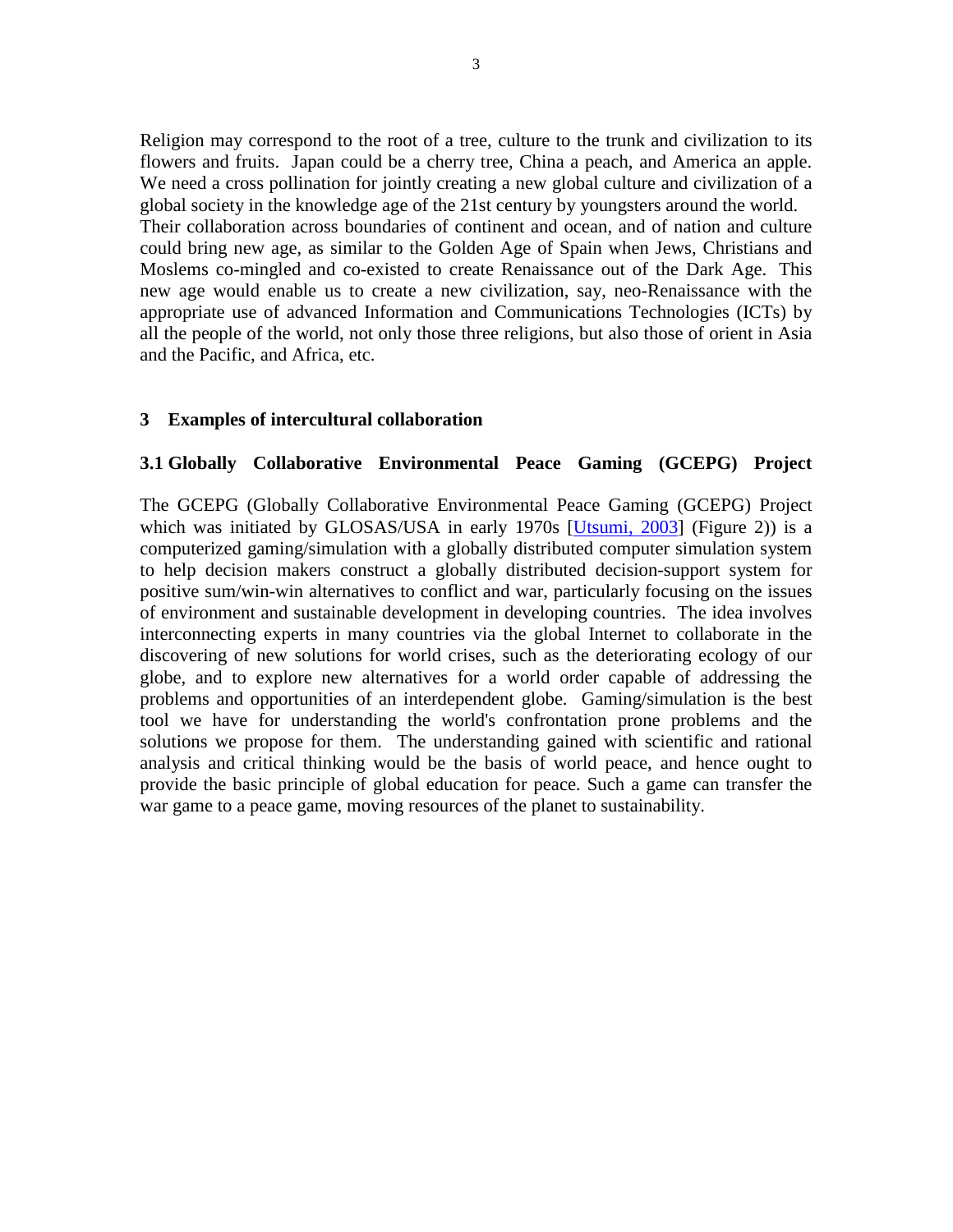| <b>War and Peace Games</b><br><b>Peace Game is for Global Understanding</b> |                         |                            |
|-----------------------------------------------------------------------------|-------------------------|----------------------------|
| <b>LOSE/LOSE</b>                                                            | **NUCLEAR WAR**         | <b>WIN/WIN</b>             |
| Once happened,<br>to WIN.                                                   | **CRISIS MANAGEMENT**   | Never to happen.           |
| (Zero Sum)                                                                  | **CONFLICT MANAGEMENT** | (Plus Sum)                 |
| <b>WAR GAME</b><br>Fear                                                     | **GAMING SIMULATION**   | PEACE GAME<br><b>Trust</b> |
| <b>Suspicion</b>                                                            | **EDUCATION**           | <b>Understanding</b>       |

# **Figure 2**

It is a big game with many technological challenges as was acknowledged by John McLoad.



**Figure 3**

With global GRID computer networking technology [\[McLeod, 2000\]](#page-11-0)) and Beowulf minisuper computers of cluster computing technology, such a simulation system can be developed.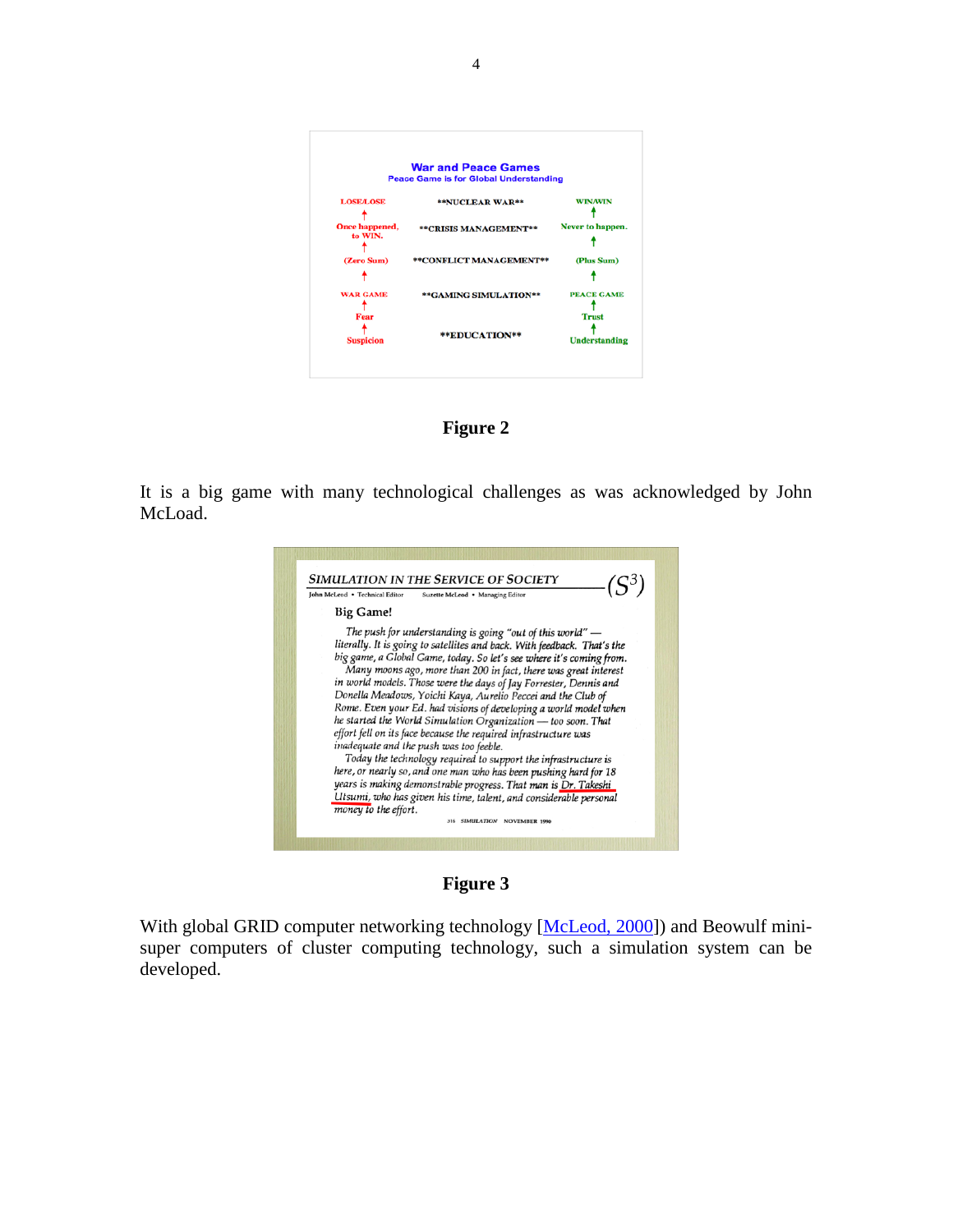# **Initiation of GRID Concept**

#### **Excerpt from**

SIMULATION IN THE SERVICE OF SOCIETY (S3), Simulation, September 2000 **John McLeod A Technical Editor Suzette McLeod A Managing Editor** 

#### Power (?) Grid!

#### **Mission Earth (M/E)**

As readers may have noticed, this writer has been interested in the desirability/possibility of someone, or some agency, developing a global communication network since my first discussing the matter with Tak Utsumi in 1972. At the time Tak and I were both primarily interested in the use of such a network for the distributed simulation of "Peace Gaming," as contrasted with the war games so widely used by the military of all countries. However, my early enthusiasm had to be redirected from personally contributing to such an undertaking when I realized the enormity of the technical problems. But Tak has persevered and has successfully demonstrated many components of a necessary infrastructure. Tak and his colleagues have had to raise funds from any sources that they could, as well as pushing back the technical frontiers. But recently several powerful publicly funded organizations have entered

the picture. NASA of course has a worldwide communication network which is necessary in support of its space program. However, I understand--perhaps mistakenly--that it is to be made available commercially. More on that when I learn more.

And now we have the following article describing a communication network which it seems to me is misnamed, and I wonder how many others, think of a power grid as a network for the distribution of electrical power. Be that as it may, the description seems to be that of an information network, and the list of participants seems to indicate that it is supported largely by the National Science Foundation. - JM **Building an Information Power Grid ....** 

http://makeashorterlink.com/?H241159B9

#### **Figure 3**

## **3.2 Globally Distributed Climate Simulation System**

An Information Power Grid can also be used to handle the pressing problem of global warming. Human activities are now causing global warming, which will lead to major environmental, social and economic havoc in the years ahead. For the sake of our future generation, it is urgent to curb the sources of such global warming. Moreover, the accelerating trends are high and still raising consumption levels in the industrialized countries; continued population increase in developing countries and the rise of living standards with economic improvement are causing severe strain to resource availability, particularly water in many parts of the world. This will inevitably lead to conflicts of interest among various stakeholders. Examples include bio-fuel vs. food production in poor countries, land grabbing by wealthy nations to feed their population, to name two. There will be many other conflicts on environmental issues in local, regional and global scales.

Subsequently, it is now urgent to educate young people who are now in their teens and twenties who will be the decision makers in the 2030s. Under current scenarios it is likely that most of the United Nations Millennium Development Goals (MSGs) will not be met, hence the trend for more fierce resource competition and potential conflict. The new decision maker generation must therefore be well prepared to cope with those issues. Their training should be evidence based, as it is possible to do using systemic simulation models to play out different policy scenarios and then make informed decisions.

In this area, gaming/simulation is the best tool we have for understanding the world's confrontation prone problems and the solutions we propose for them. Their understanding gained with scientific and rational analysis and critical thinking with the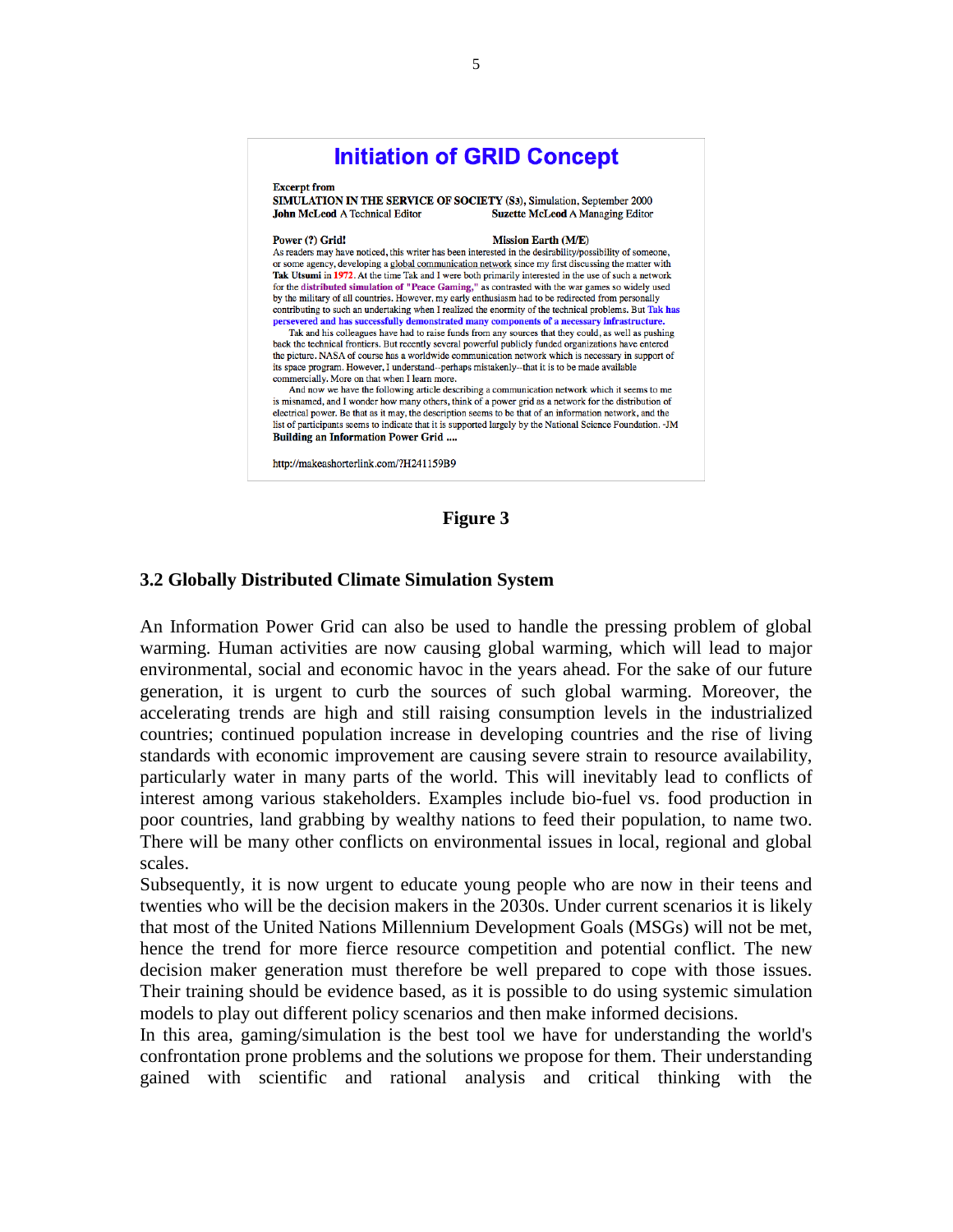gaming/simulation could be the basis of the international handling of the problem of global warming.

Moreover the problem of global warming cannot be handled without changing the socioeconomical world system and is interrelated in this way to the problem of 'peace and war', because to solve this problem one has to move resources of the planet to sustainability.

# **4. Technical Infrastructure**

With the advent of global cloud computing technology, we can develop a socioeconomic-environmental simulation system and a climate simulation system in parallel fashion, both of which are to be interconnected in global scale (figure 4).

Each country model runs all the time, continuously and repetitively, say, from the year 2000 to 2050, as similar to a repetitive analog computer. The graphical presentation of the year 2000 to the present would be the past data, and the one from the present to the 2050 would be the prediction made by the simulation model. The initial conditions at the present would be revised with the fresh input data, say, about the national consensus or GDP (gross domestic product) figure, etc. This makes the simulation similar to the one of a simulator/trainer of a nuclear power plant or petroleum refinery or ethylene plant - alternatively it could be the engine of a large oil tanker, which President Obama often quotes as analogous to the operation of the United State economy.

Each Global University System (GUS) (which is an associating project) of various countries will maintain the sub-models of their countries autonomously – along with construction and maintenance of its databases, modification of their sub-models, and supply of game players in cooperation with their overseas counterparts through the global Internet.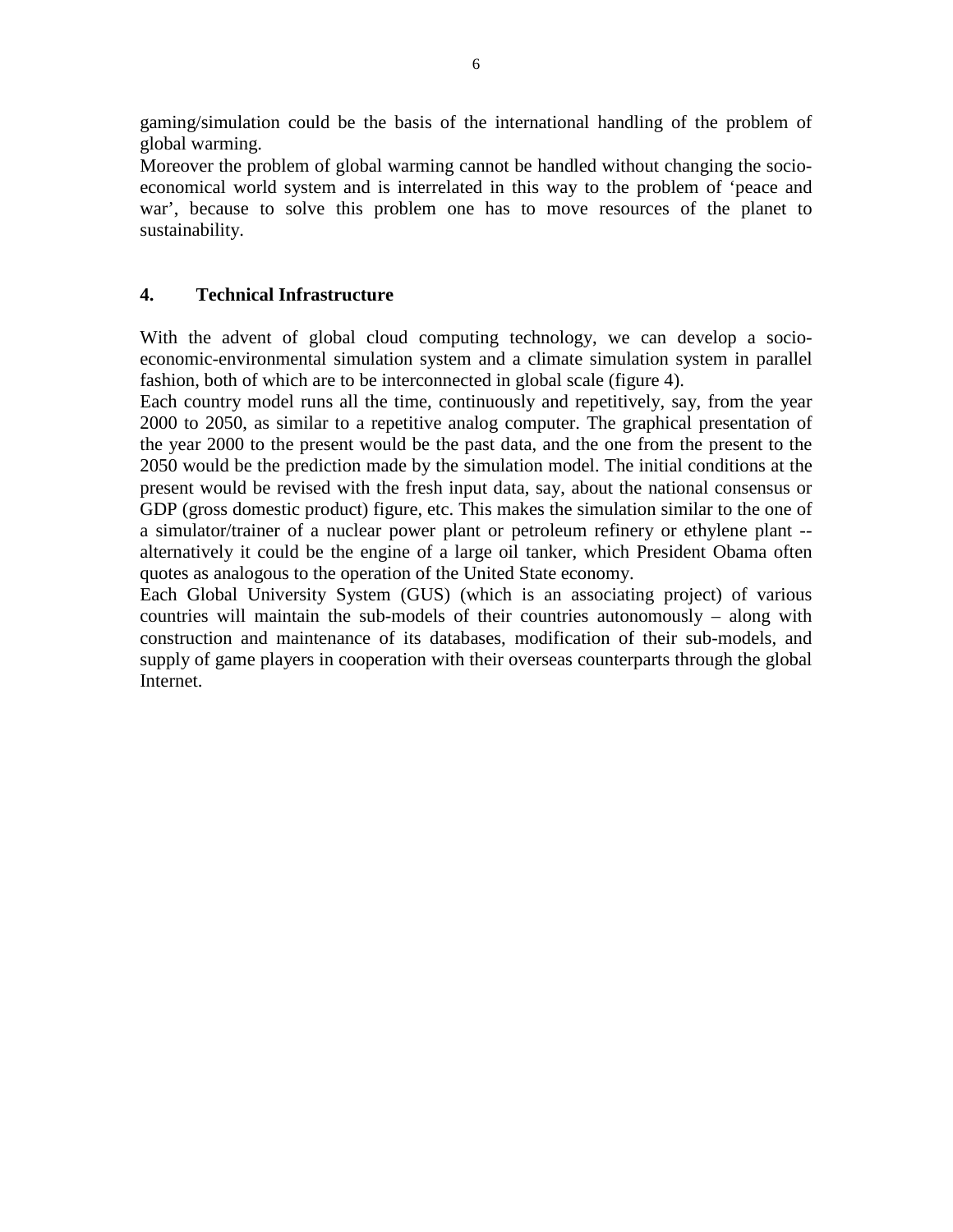

**Globally Distributed Climate Simulation System (GDCSS)**

**Globally Distributed Socio-Economic-Environmental Simulation System (GDSEEESS)**

# **Figure 4**

Each Global University System (GUS) (which is an associating project) of various countries will maintain the sub-models of their countries autonomously – along with construction and maintenance of its databases, modification of their sub-models, and supply of game players in cooperation with their overseas counterparts through the global Internet.

# **5. Gaming/Simulation Demonstration**

We plan to conduct a gaming/simulation demonstration  $1$  on the verification of energy policies proposed by former Vice President, Mr. Al Gore and President Barack Obama (both Nobel Peace Laureates) to replace fossil fuel with renewable one (e.g., wind and/or solar energy) to generate electricity in the USA in ten years in relation to appropriate allocation of oil revenue in Niger Delta of Nigeria, -- What would also be the

<span id="page-6-0"></span><sup>&</sup>lt;sup>1</sup> This is to be held during Global Symposium on "Climate Change and International Peace and Security, Global Challenges and Global Solutions" at the Interdisciplinary Approaches Center for International Conflict Resolution (CICR) in the School of International and Public Affairs (SIPA) of Columbia University in May 2010 (tentative). The potential invitees would be from all different fields including scientists, energy specialists, military figures, academics, practitioners, policy makers, government representatives and representatives from multi-lateral organizations.

The main idea of this conference is mainly based on conflict resolution; "Much of the public and political debate on global warming has focused on finding substitutes for fossil fuels, reducing emissions that contribute to greenhouse gases and furthering negotiations toward an international climate treaty — not potential security challenges." "Or we will pay the price later in military terms," -- "And that will involve human lives." (Broder, 2009)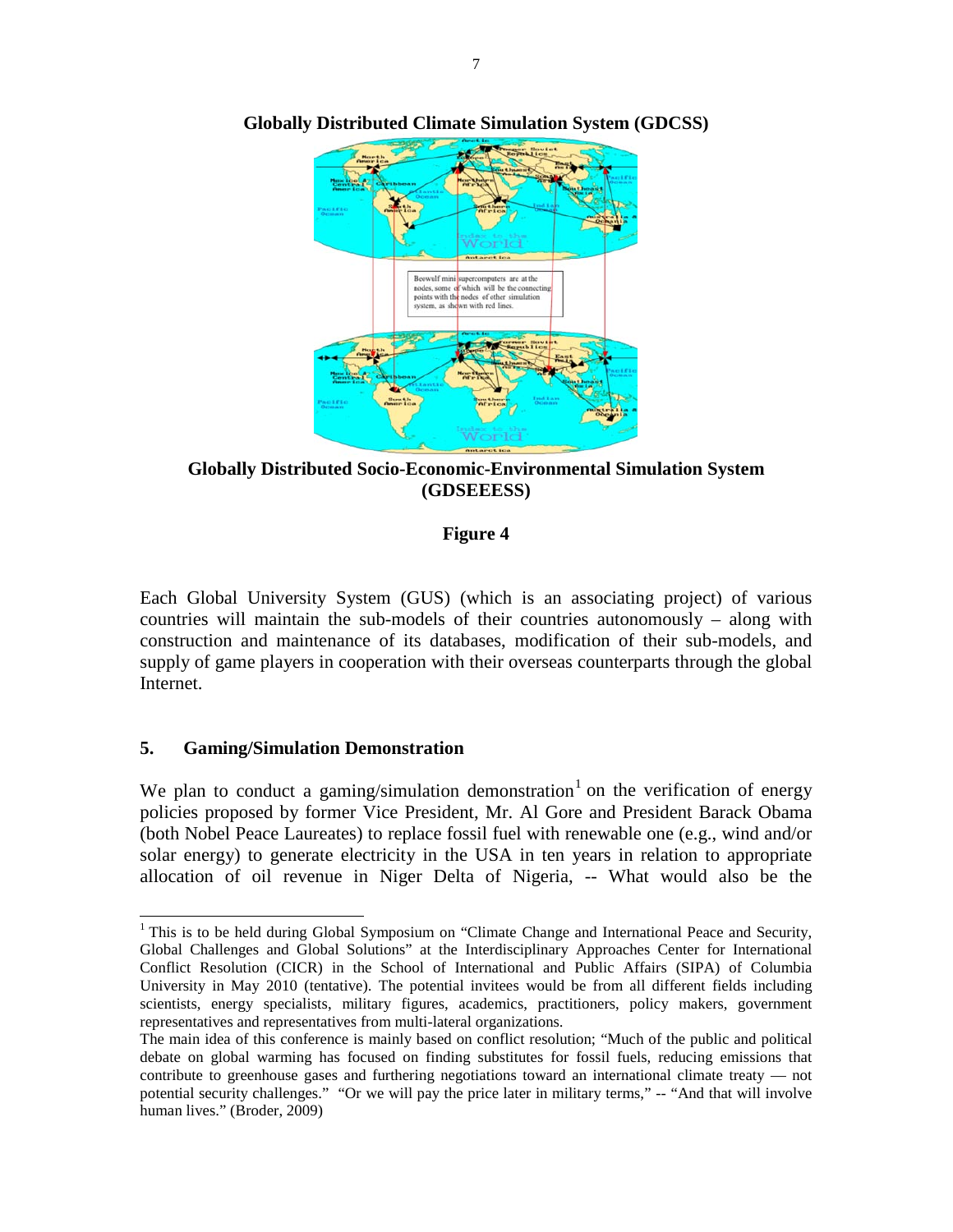consequences to other economic and social structures in the US and in other countries, particularly Nigeria? Would this be a viable direction? The Nobel Peace-winning Intergovernmental Panel on Climate Change (IPCC) also advocated reduction of meateating for mitigating climate change. How would this affect food availability and price, the environment, human health and social structures in the US as well as in other countries?

## **6. Global University**

Such projects has to imbedded in an international scientific and educational context. GLOSAS/USA then initiated the project of creating Global University System (GUS) [\[Utsumi, et al, 2003\]](#page-12-1). The GUS is a worldwide initiative to create advanced telecom infrastructure for accessing educational resources around the world across national and cultural boundaries for to handle societal problems such as global peace , environmental pollution and global warming. Education and job skills are the keys in determining a nation's wealth and influence. The GUS education thus will promote world prosperity, justice, and peace, based on moral principles rather than political or ideological doctrines. The aim is to achieve "education and healthcare for all," anywhere, anytime and at any pace.



Global Broadband Wireless and Satellite Internet Virtual Private Network (11-9-02)

**Figure 5**

GUS aims to build a higher level of humanity with mutual understanding across national and cultural boundaries for global peace [\[Varis, et al, 2003\]](#page-12-2). The GUS helps higher educational and healthcare institutions in remote/rural areas of developing countries to deploy broadband Internet in order for them to close the digital divide. These institutions also act as the knowledge center of their community for the eradication of poverty and isolation through the use of advanced ICTs. Learners may take courses from different member universities around the world, obtaining their degree from the GUS, thus freeing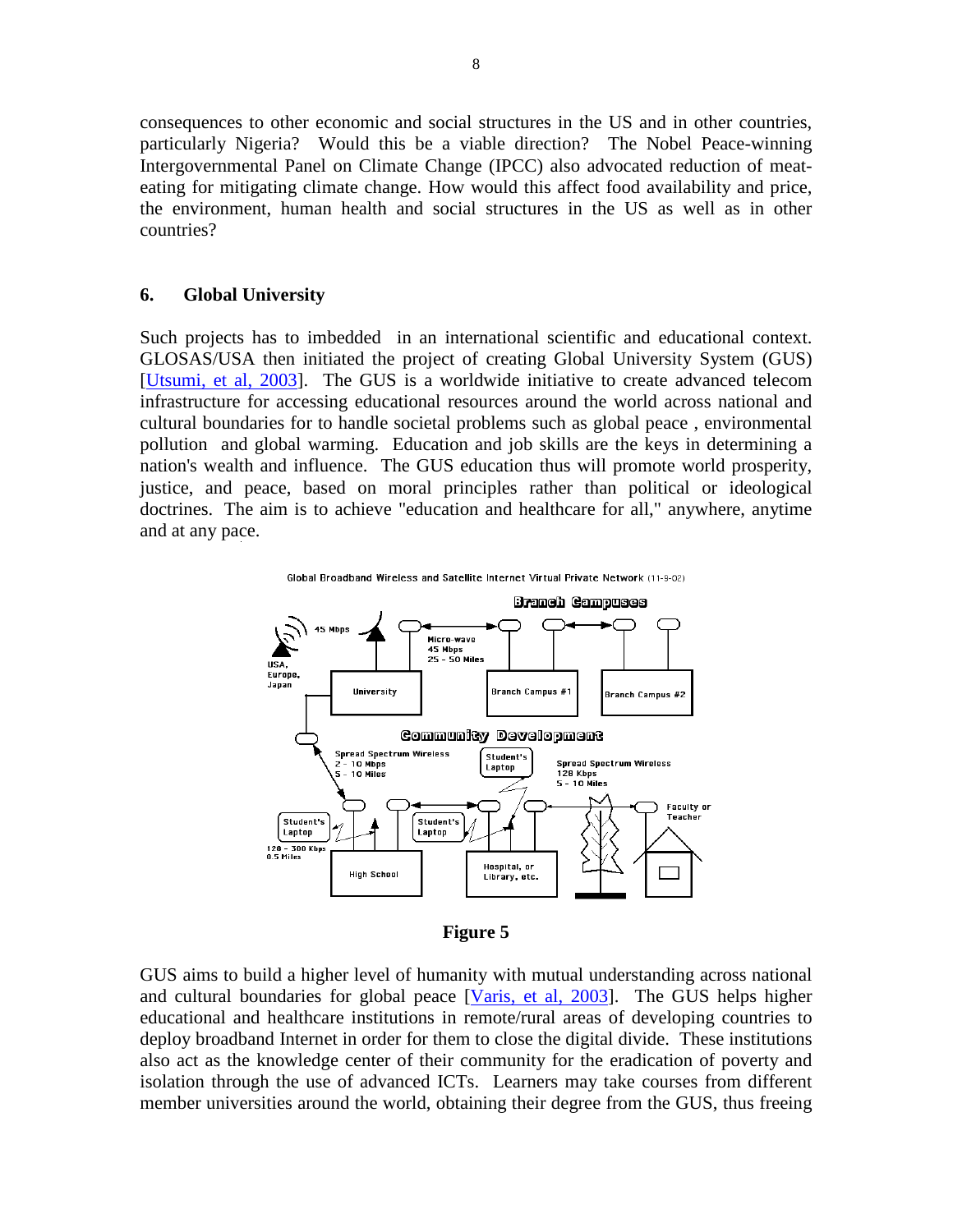them from being confined to one academic culture of a single university or country. The GUS program is a comprehensive and holistic approach to building smart communities in developing countries for e-learning and e-healthcare/telemedicine (Figure 6).



## **Figure 6**

The word "University" has a connotation of "universe." Hence, the university in remote/rural areas of developing countries ought to act as the knowledge center of their community for the eradication of poverty and isolation through the use of advanced ICTs.

The university has to provide not only e-learning and e-healthcare services to their community, but also to lead their community development. It also ought to be the gateway for globally collaborative research and development as fostering the Global Creative Economy in the borderless Knowledge Society of the 21st century.

GUS has group activities in the major regions of the globe in partnership with higher learning and healthcare institutions. They foster the establishment of GUS in their respective regions, with the use of an advanced global broadband Internet virtual private network. Those institutions affiliated with GUS become members of the GUS/UNESCO/UNITWIN Networking Chair Program located at the University of Tampere in Finland.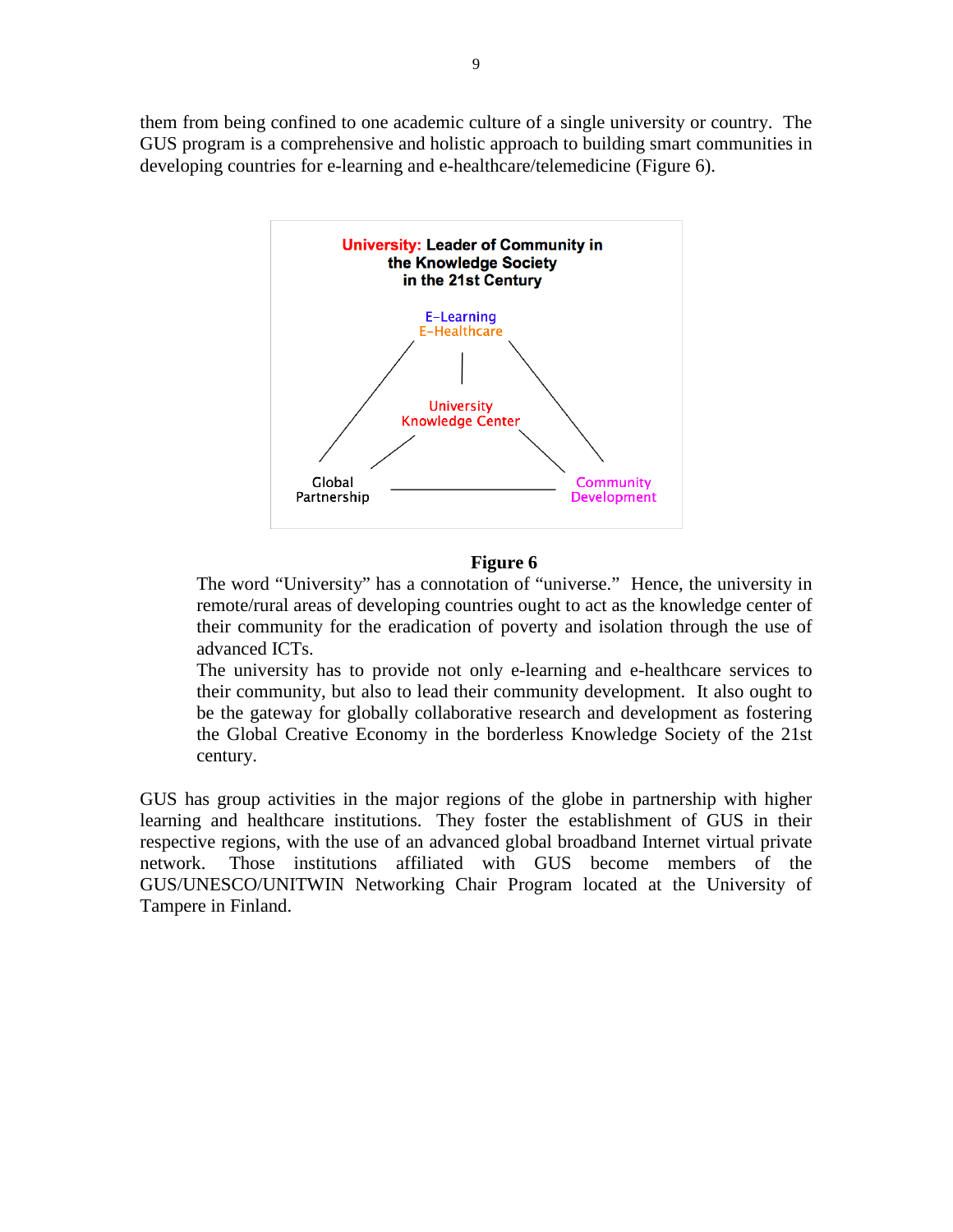For the GCEPG/GSEEED projects mentioned above, each GUS of various countries<sup>[2](#page-9-0)</sup> will maintain the sub-models of their countries autonomously – along with construction and maintenance of its databases, modification of their sub-models, and supply of game players in cooperation with their overseas counterparts through the global Internet.

# **7. Epilogue**

# **7.1 Future Direction of Education:**

The trends of the 21st Century are; (1) the shift of the technology from analog to digital (e.g., slide rule to digital computer, circuit switching telephony to packet switching digital telecommunication), (2) the globalization of society, commerce, and culture, and (3) the emergence of new knowledge/creative economy out of manufacturing industrial structure [\[Utsumi, 2005-a\]](#page-12-3).

The engineering is the realization of innovation, which is the commercial application of invention, which is based on creativity, which is the essence of Knowledge Economy Society of the 21st century. In the age of **globalization**, creativity ought to be made collaboratively in global scale, which in turn brings the mutual understanding among youngsters, and hence global peace.

Computer simulation and its successor, virtual reality/virtual laboratories, are always at the forefront of scientific and engineering research and development to create new knowledge. It has successfully replaced hardware-oriented experiments, e.g., design of aircraft, architecture, bridges, chemical plants, automobile crash testing, and even the design of pharmaceutical molecules, etc. With the advent of broadband Internet around the globe and GRID networking technology, such research and development can now be conducted in distributed computer simulation mode in global scale as aggregating creativity of youngsters around the world. Future of education would be desirable to go along with this direction.

# **7.2 Creativity and Innovation:**

Creativity is the province of Homo sapiens. We live for the future, not in the past. Science and technology open the future. However, the application of new technology often meets with "Creative Destruction" -- the famous words by Joseph Schumpeter. Any flora and fauna have to break their shell to have their new life (Photo 1). We need not only foster the creative capabilities of youngsters, but also help the destruction of the

<span id="page-9-0"></span>**<sup>2</sup>** The officers of the GUS are: P. Tapio Varis, Ph.D., Acting President, (University of Tampere, former rector of the United Nations University of Peace in Costa Rica); Marco Antonio Dias, T.C.D., Vice President for Administration, (former director of Higher Education of UNESCO); Takeshi Utsumi, Ph.D., Founder and Vice President for Technology and Coordination, (Chairman of GLOSAS/USA). The trustee members are: Dr. Pekka Tarjanne, (former Director-General of the ITU) and Dr. Federico Mayor, (President of the Foundation for Culture of Peace and a former Director-General of the UNESCO).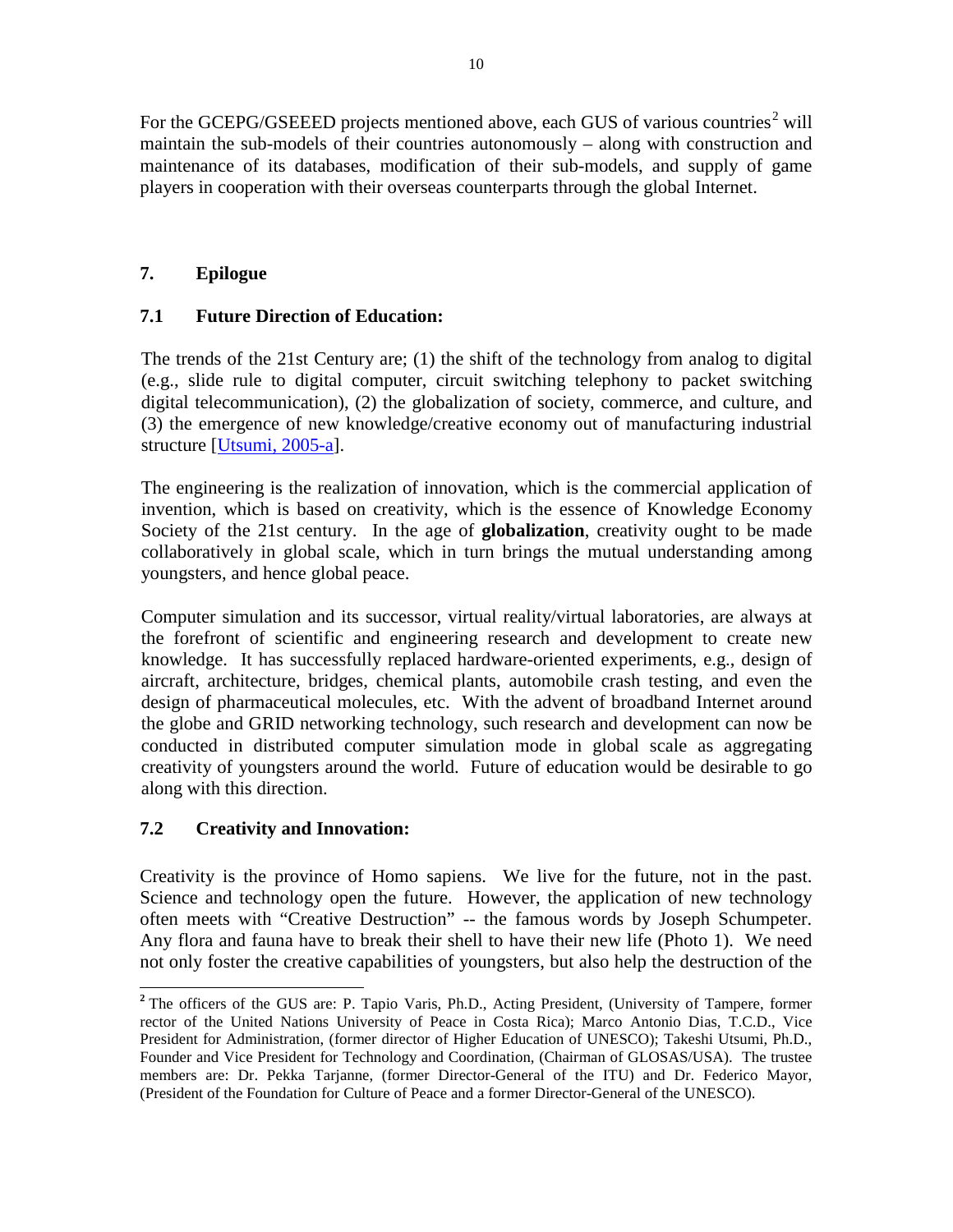shells they face at emerging their new life. "The biggest barrier for new development of Human-Centric Knowledge Society is our Industrial Age mindset!" [\[Kautto-Koivula, et](#page-11-1)  [al, 2003\]](#page-11-1). The industrial age was based on tangible matters, which moral was obedience, e.g, Taylor's "Time and Motion Study" as an extreme example. The raw materials of knowledge economy are intangible creativity and innovation for which there is no economic theory. Hence, the society has to devise an appropriate scheme to cherish and honor youngsters for their creativity and innovation.



**Photo 1**: "Creative Destruction"?, Photo taken at Da Vinci Science and Technology Museum, Milan, Italy (March, 2005)

# **7.3 Knowledge and Wisdom:**

The essence of education is the inheritance of wisdom (i.e., know-how on how to live a life), more than mere transfer of knowledge (Figure 8). We hope that, as an extension of our GCEPG/GSEEED projects, learners will also form a global knowledge forum for the exchange of ideas, information, knowledge and joint research and development, which will foster creativity of youngsters around the world. Researchers in developing countries can co-work with colleagues in advanced countries to perform joint collaborative research with use of virtual laboratories for experiential/constructive learning and creation of knowledge through the global GRID technology, thus forming GCIN [\[Utsumi, 2006\]](#page-12-4). Such interactions among youngsters around the world through global broadband Internet would certainly promote mutual understanding and hence global peace.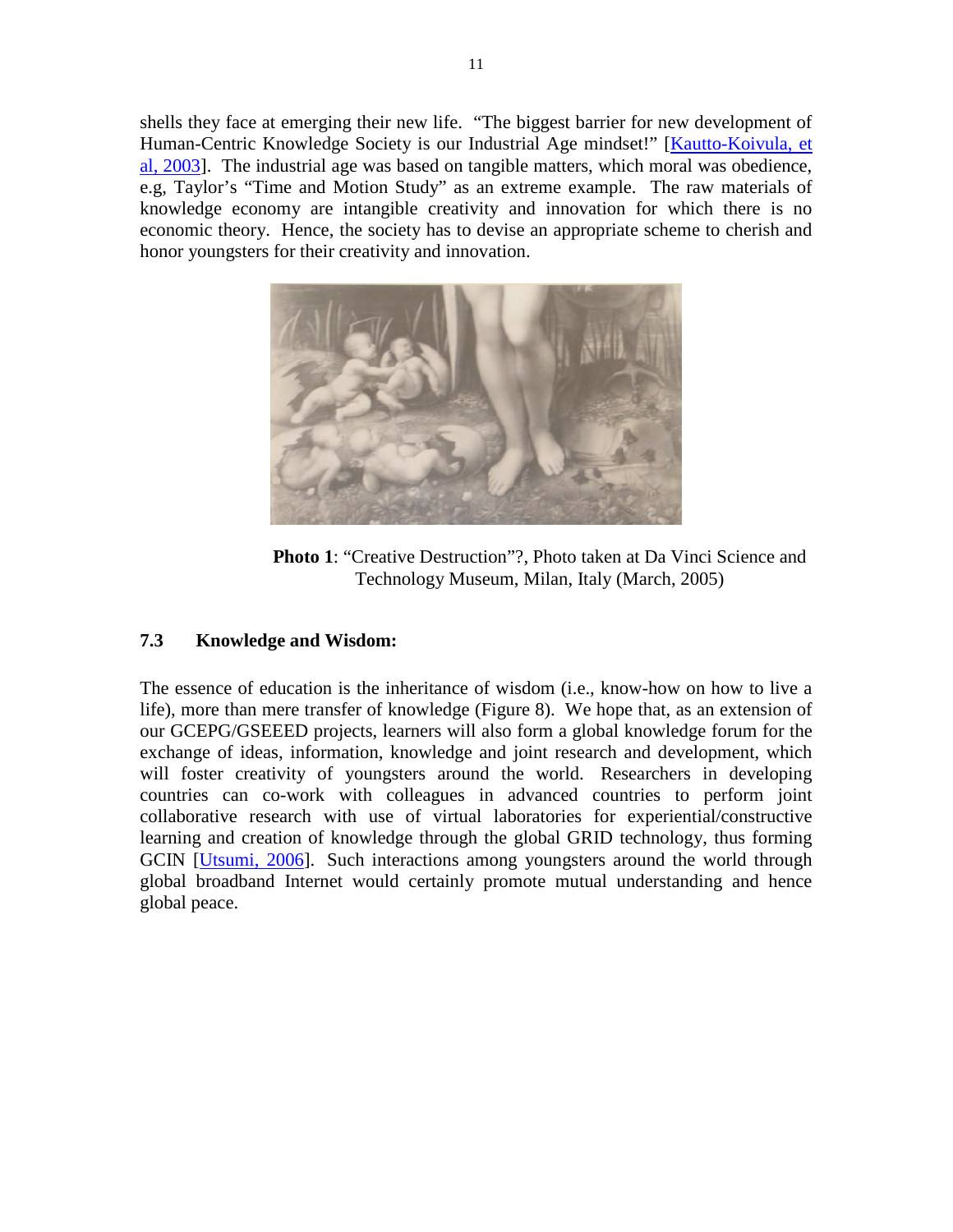

**Figure 7**

**References:** (All URL below were retrieved on October 29, 2007.)

BusinessWeek, (2004), "How to Fire Up The Innovation Machine," October 11, Page 240

[<http://www.businessweek.com/@@N6OCqoQQ1kZROQEA/magazine/content/04\\_](http://www.businessweek.com/@@N6OCqoQQ1kZROQEA/magazine/content/04_41/b3903094_mz029.htm) [41/b3903094\\_mz029.htm>](http://www.businessweek.com/@@N6OCqoQQ1kZROQEA/magazine/content/04_41/b3903094_mz029.htm)

- BusinessWeek, (2005), "Combat Over Collaboration," April 18 [<http://www.businessweek.com/print/magazine/content/05\\_16/b3929092\\_mz063.htm](http://www.businessweek.com/print/magazine/content/05_16/b3929092_mz063.htm?chan=tc&) [?chan=tc&>](http://www.businessweek.com/print/magazine/content/05_16/b3929092_mz063.htm?chan=tc&)
- Eger, J., (2003-a), ["Athens in the Information Age,](http://www.friends-partners.org/GLOSAS/Global_University/Global%20University%20System/UNESCO_Chair_Book/Manuscripts/Part_III_Global_E-Learning/Eger,%20John/Eger_web/EgerD9.htm)" *Global Peace Through The Global University System*, University of Tampere Press, Tampere, Finland [<http://preview.tinyurl.com/r78pk>](http://preview.tinyurl.com/r78pk)
- Eger, J., (2003-b), "The Creative Community: Forging the links between art culture commerce & community," Attachment #2 (filename: CreativeCommBroFINAL.pdf\_2.pdf) of T. Utsumi's list distribution on May 4, 2005, "Toward establishing globally collaborative creativity/innovation network" at; [<http://preview.tinyurl.com/388oty>](http://preview.tinyurl.com/388oty)
- Eger, J., (2005), "Meeting the Challenge of Globalization," [<http://www.govtech.net/magazine/channel\\_story.php?channel=24&id=93754>](http://www.govtech.net/magazine/channel_story.php?channel=24&id=93754)

Friedman, T. L., (2004), "The Secret of Our Sauce," The New York Times, March 7

<span id="page-11-1"></span>Kautto-Koivula, K. and M. Huhtaniemi, (2003), ["Evolution Towards Human-Centric](http://www.friends-partners.org/GLOSAS/Global_University/Global%20University%20System/UNESCO_Chair_Book/Manuscripts/Part_III_Global_E-Learning/Kautto-Koivula/Kautto_web/KauttoD5_web/KauttoD5.htm)  [Knowledge Society. Can Societies Learn from Global Corporations?,](http://www.friends-partners.org/GLOSAS/Global_University/Global%20University%20System/UNESCO_Chair_Book/Manuscripts/Part_III_Global_E-Learning/Kautto-Koivula/Kautto_web/KauttoD5_web/KauttoD5.htm)" *Global Peace Through The Global University System*, University of Tampere Press, Tampere, Finland

[<http://preview.tinyurl.com/y5ja49>](http://preview.tinyurl.com/y5ja49)

<span id="page-11-0"></span>McLeod, J., ["Power \(?\) Grid!,](http://www.friends-partners.org/GLOSAS/Peace%20Gaming/S3-Sept_2000/S3-Sept_2000.htm)" Simulation in the Service of Society, Simulation, September 2000

[<http://preview.tinyurl.com/22bl7v>](http://preview.tinyurl.com/22bl7v)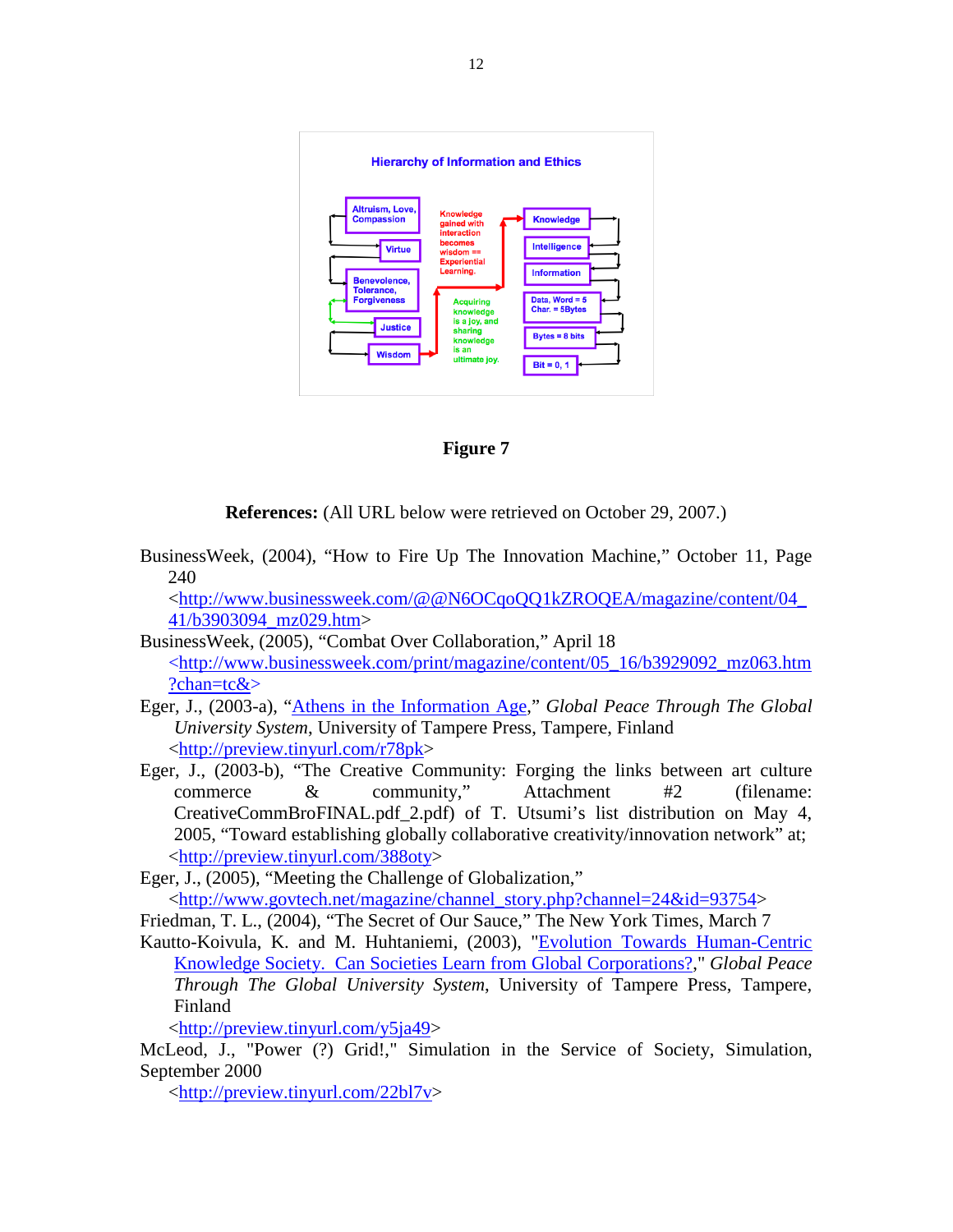- Onishi, A, (2007), ["Alternative path of the global economy against CO2 emissions:](http://www.friends-partners.org/GLOSAS/Global_University/Global%20University%20System/List%20Distributions/2007/MTI1843_08-02-07/JPM2007%20copy.pdf)  [Policy simulations of FUGI global modeling system"](http://www.friends-partners.org/GLOSAS/Global_University/Global%20University%20System/List%20Distributions/2007/MTI1843_08-02-07/JPM2007%20copy.pdf) [<http://preview.tinyurl.com/3x75bc](http://preview.tinyurl.com/3x75bc)**>** and [Appendix B](http://preview.tinyurl.com/36ox9s) [<http://preview.tinyurl.com/36ox9s>](http://preview.tinyurl.com/36ox9s)
- Utsumi, T., Draft of Proposed Book "Electronic Global University System and Services**"** [<http://preview.tinyurl.com/27ykrf>](http://preview.tinyurl.com/27ykrf)
- <span id="page-12-1"></span>Utsumi, T., P. T. Varis, and W. R. Klemm, (2003) "Creating Global University System" [<http://tinyurl.com/sfgm7>](http://tinyurl.com/sfgm7)
- <span id="page-12-0"></span>Utsumi, T., GLOSAS/USA (2003) "Globally Collaborative Environmental Peace Gaming" [<http://tinyurl.com/k2c7a>](http://tinyurl.com/k2c7a)
- <span id="page-12-3"></span>Utsumi, T., (2005-a), ["Global University System for Engineering Education in the Age of](http://www.friends-partners.org/GLOSAS/Peace%20Gaming/Paper%20for%20European%20Jr.%20of%20Eng%20Education/GUS+EEAG_D1.htm)  [Globalization"](http://www.friends-partners.org/GLOSAS/Peace%20Gaming/Paper%20for%20European%20Jr.%20of%20Eng%20Education/GUS+EEAG_D1.htm); Paper submitted to the European Journal of Engineering Education, September 19, 2005

[<http://preview.tinyurl.com/wfkr6>](http://preview.tinyurl.com/wfkr6)

<span id="page-12-4"></span>Utsumi, T., GLOSAS/USA (2006)

["Globally Collaborative Innovation Network with Global University System"](http://www.friends-partners.org/GLOSAS/Global_University/Global%20University%20System/List%20Distributions/2006/MTI1760_07-11-06/Paper%20for%20IEEE_07-13-06_v2.html) Paper for *Learning Technology*, IEEE Computer Society, Vol. 8, Issue 3, July, 2006 [<http://preview.tinyurl.com/fuwg6>](http://preview.tinyurl.com/fuwg6)

Utsumi, T., GLOSAS/USA (2007)

"Quantitative Policy Analysis of Global Socio-Economic-Energy-Environment Development (GSEEED) Project"

[<http://preview.tinyurl.com/337nrn>](http://preview.tinyurl.com/337nrn)

<span id="page-12-2"></span>Varis, T. – T. Utsumi – W. Klemm (Eds.), (2003) *Global Peace Through The Global University System* University of Tampere, Finland 2003 ISBN 951-44-5695-5 The entire contents of this book can be retrieved at; [<http://tinyurl.com/kofpf>](http://tinyurl.com/kofpf)



# **GLOSAS/USA**

The GLObal Systems Analysis and Simulation Association in the U.S.A., Inc.<br>(A New York non-profit educational service organization since 1988) Tax LD. 11-2999676 (A New York non-profit educational service organization since 1988) 43-23 Colden Street, Suite 9-L, Flushing, NY 11355-3998

Tel: 718-939-0928; utsumi@columbia.edu; http://www.friends-partners.org/GLOSAS

**Participants of the GSEED Project**

**Bangladesh**

- **1. Association for Advancement of Information Technology (AAIT)**
- **2. Bangladesh Disaster Preparedness Centre (BDPC)**
- **3. Bangladesh University of Engineering and Technology (BUET)**
- **4. BRAC University**